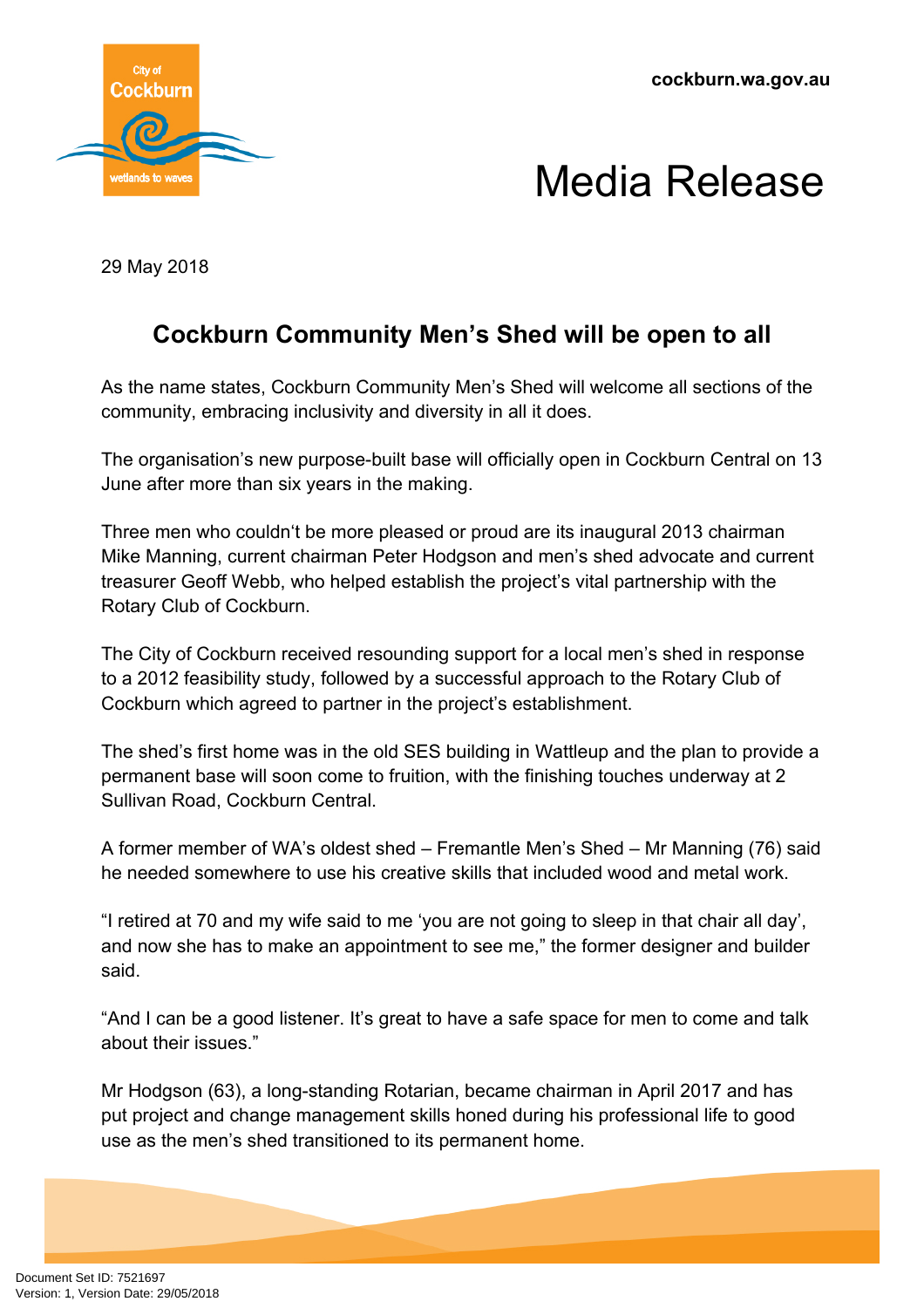



"I'd always intended to join a men's shed because although I don't have any artistic skills, I like pottering about with various projects," Mr Hodgson said.

"But what I really like about the objective is that men's sheds foster, maintain and promote men's physical and mental health and wellbeing.

"Often men don't want to be publicly talking about themselves and there is no pressure to lay on a couch and pour their heart out, here. But when they are ready to talk to another bloke in blokey language, a men's shed is a good place for that."

As a former Rotary Club of Bunbury member, Mr Webb (67) helped establish the Leschenault Men's Shed and was keen to use his experience to help Cockburn's come to fruition.

"It's been a huge effort to get the shed where it is today, and hats off to the City of Cockburn for all their support," Mr Webb said.

"We have more than 50 members and look forward to doubling that now we have a dedicated facility.

"It will be a real community venue and there will be a community garden with involvement from many other community groups.

"We plan to hire out the space to generate income and hope to hold community seminars about health and other topics of interest."

A successful grant application to Lotterywest netted \$484,200 on 1 May 2016 and the City of Cockburn has provided \$687,590 plus in-kind project management costs and the land on which is sits.

The shed will be open to people aged 18 years and over, or younger if accompanied by a member.

For more information about Cockburn Community Men's Shed visit <http://www.ccmshed.org.au/> or email [cocmensshed@iinet.net.au](mailto:cocmensshed@iinet.net.au)